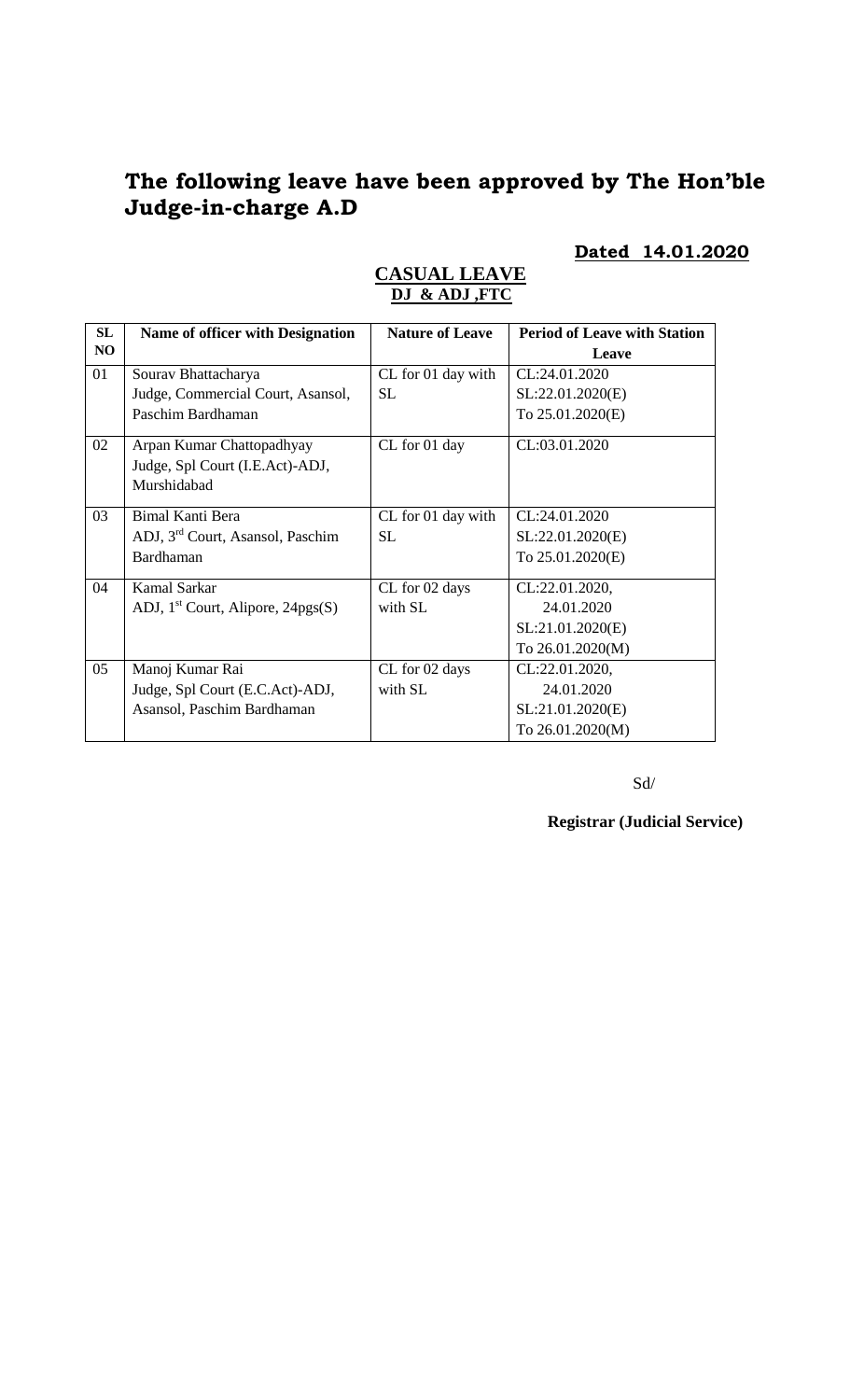## **The following leave have been approved by the Hon'ble Judge-in-Charge A.D.**

### **DJ / ADJ**

#### **Dated : 14.01.2020**

| SL<br>N <sub>O</sub> | Name of officer with Designation                                                                          | <b>Nature of Leave</b>        | <b>Period of Leave with Station</b><br>Leave |
|----------------------|-----------------------------------------------------------------------------------------------------------|-------------------------------|----------------------------------------------|
| 01                   | Smt. Sumitra Roy<br>ADJ, 2 <sup>nd</sup> Court, Barasat, 24 Pgs (N)                                       | Earned Leave for 12 days      | From 13.12.2019 to 24.12.2019                |
| 02                   | Smt. Chandrani Mukherjee (Banerjee),<br>ADJ, 1 <sup>st</sup> Court, Durgapur, Paschim<br><b>Bardhaman</b> | Commuted Leave for 04<br>days | From 16.12.2019 to<br>19.12.2019             |

## **JM**

| <b>SL</b><br>NO | Name of officer with Designation                                                   | <b>Nature of Leave</b>                             | <b>Period of Leave with Station</b><br>Leave |
|-----------------|------------------------------------------------------------------------------------|----------------------------------------------------|----------------------------------------------|
| 03              | Smt. Nilanjana Banerjee, JM, 2 <sup>nd</sup> Court,<br>Asansol, Paschim Bardhaman. | Cancellatin of Earned<br>Leave for 02 days         | From 26.12.2019 to<br>27.12.2019             |
|                 |                                                                                    | Earned Leave for 05 days                           | From 06.01.2020 to<br>10.01.2020             |
| 04              | Sri Amar Chandra Das<br>JM, 2 <sup>nd</sup> Court, Jangipur, Murshidabad           | <b>Cancellation of Earned</b><br>Leave for 05 days | From 26.12.2019 to<br>30.12.2019             |
| 05              | Smt Pradipta Bhattacharya<br>JM, $8^{th}$ Court, Alipore, 24 Pgs (S)               | Earned Leave for 03 days                           | From 07.12.2019 to<br>09.12.2019             |
|                 |                                                                                    | Earned Leave for 01 day                            | On 16.12.2019                                |
| 06              | Smt. Ananya Chatterjee<br>JM, $3rd$ Court, Alipore, 24 Pgs (S)                     | Earned Leave for 02 days                           | From 26.12.2019 to<br>27.12.2019             |

#### **CJM/ACJM**

| SL<br>NO | Name of officer with Designation               | <b>Nature of Leave</b>        | <b>Period of Leave with Station</b><br>Leave |
|----------|------------------------------------------------|-------------------------------|----------------------------------------------|
| 07       | Smt. Tanima Das ACJM, Raghunathpur,<br>Purulia | Commuted leave for 06<br>days | From 16.12.2019 to 21.12.2019                |

Sd/-

 **Registrar (Judicial Service)**